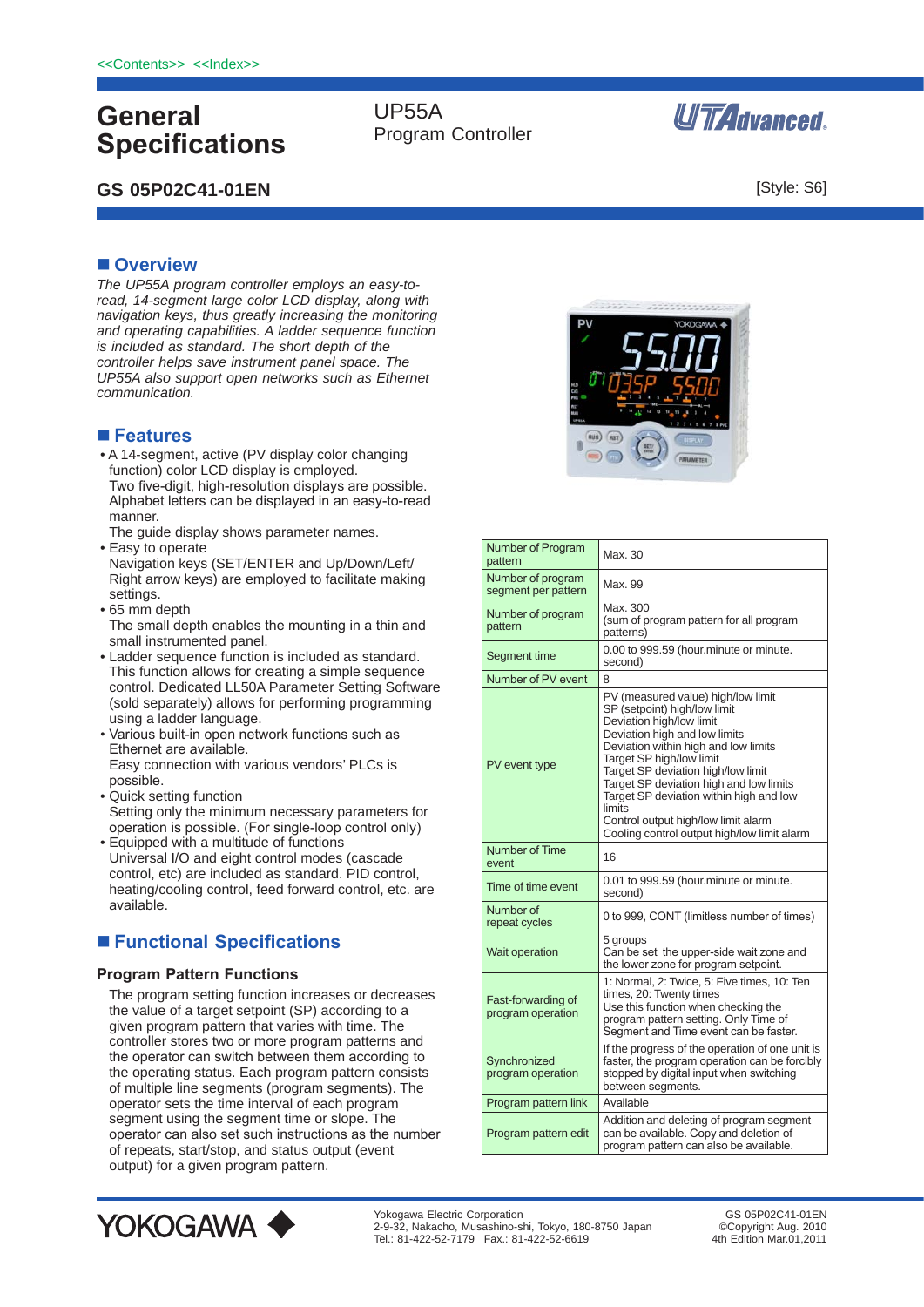# ■ **Control Computation Function**

### **Control Specifications**

### **(1) Control Mode**

 Control functions of the controller can be set as control modes.

| <b>Control mode</b> | <b>Function</b>                    |  |
|---------------------|------------------------------------|--|
| SGL                 | Single-loop control                |  |
| CAS <sub>1</sub>    | Cascade primary-loop control       |  |
| CAS                 | Cascade control                    |  |
| <b>PVSW</b>         | Loop control with PV switching     |  |
| <b>PVSEL</b>        | Loop control with PV auto-selector |  |

\*1: Remote auxiliary analog input is required.

#### **(2) Control period**

 Selectable from 100 ms, and 200 ms

| <b>Model and</b><br>suffix code<br>(See the<br>model code) | <b>Number</b><br>of analog<br>input<br>points | <b>Number</b><br>of analog<br>output<br>points (*1) | <b>Number</b><br>of contact<br>input<br>points (*2) | <b>Number of</b><br>contact<br>output<br>points (*3) |
|------------------------------------------------------------|-----------------------------------------------|-----------------------------------------------------|-----------------------------------------------------|------------------------------------------------------|
| <b>UP55A</b>                                               |                                               |                                                     |                                                     |                                                      |
| -x0x                                                       |                                               |                                                     | 8                                                   | 8                                                    |
| $-x1x$                                                     | 2                                             |                                                     | 9(8)                                                | 8                                                    |
| $-x2x$                                                     |                                               |                                                     | 8                                                   | 8                                                    |
| $-x3x$                                                     |                                               |                                                     | 8                                                   | 18                                                   |
| -x4x                                                       |                                               |                                                     | 6(5)                                                | 3                                                    |

\*1: Excluding control output<br>\*2: The numbers in parent

- The numbers in parentheses show the numbers of points with RSP direct input option (/DR).
- \*3: Excluding control output relays

### **Control Computation Specifications**

#### **(1) Combination of types of control and control modes**

| <b>Types of control</b>             | <b>Control mode</b> |                  |            |             |              |
|-------------------------------------|---------------------|------------------|------------|-------------|--------------|
|                                     | <b>SGL</b>          | CAS <sub>1</sub> | <b>CAS</b> | <b>PVSW</b> | <b>PVSEL</b> |
| PID control                         |                     |                  |            |             |              |
| ON/OFF control (*1)                 |                     | N/A              | N/A        | N/A         | N/A          |
| Heating and cooling<br>control (*2) | V                   | N/A              |            |             |              |

√: Available, N/A: Not Available

\*1: Not selectable for Position proportional type

\*2: Selectable for heating and cooling control

### **(2) Control Computation Function**

(a) The number of PID parameter groups Eight sets of PID parameters can be set. For cascade control, respectively, eight sets can be set for main (primary side) and slave (secondary side).

(b) Selecting the PID parameter group

- The following PID parameter groups can be selected.
- Segment PID
- Measured input zone PID
- Target setpoint zone PID
- Reached target setpoint zone PID
- Local PID
- Reference deviation
- (c) Auto-tuning
- Tuning results can be selected from two options,
- Normal or Stable.
- Tuning output limit can be set. (It cannot be used in heating/cooling control.)
- (d) "Super" function: Overshoot-suppressing function
	- (e) "Super 2" function: Hunting-suppressing function
	- (f) RESET preset output function
- (g) Input ERROR preset output function
- (h) MANUAL preset output function

#### **(3) Operation Mode Switching**

| Operation<br>mode<br>switching | Start of program operation (PROG)<br>Stop of program operation (RESET)<br>Start of local-mode operation (LOCAL)<br>Start of remote-mode operation (REM)<br>Pause/cancel release of program operation (HOLD)<br>Advance of segment (ADV)<br>Automatic (AUTO)/Manual (MAN) switching<br>Local (LSP)/CAS switching when in cascade control |
|--------------------------------|-----------------------------------------------------------------------------------------------------------------------------------------------------------------------------------------------------------------------------------------------------------------------------------------------------------------------------------------|
|--------------------------------|-----------------------------------------------------------------------------------------------------------------------------------------------------------------------------------------------------------------------------------------------------------------------------------------------------------------------------------------|

#### **(4) Control Parameter Setting Range**

| <b>Proportional band</b>                                              | 0.1 to 999.9%                                                                                                 |
|-----------------------------------------------------------------------|---------------------------------------------------------------------------------------------------------------|
| Integral time                                                         | 1 to 6000 sec. or OFF (using manual<br>reset)                                                                 |
| Derivative time                                                       | 1 to 6000 sec. or OFF                                                                                         |
| <b>ON/OFF control hysteresis</b><br>(one or two hysteresis<br>points) | 0.0 to 100.0% of measured input<br>range width                                                                |
| Preset output value                                                   | -5.0 to 105.0% (however, 0 mA or less<br>cannot be output)                                                    |
| High/low output limiter                                               | $-5.0$ to 105.0%<br>Low limit setpoint < high limit setpoint                                                  |
| Tight shut function                                                   | When manual control is carried out<br>with 4 to 20 mA output, control output<br>can be reduced to about 0 mA. |
| Rate-of-change limiter of<br>output                                   | 0.1 to 100.0%/sec., OFF                                                                                       |
| Output dead band                                                      | For heating and cooling control:<br>$-100.0$ to 50.0%<br>For position proportional control: 1.0<br>to 10.0%   |

#### **Alarm Functions**

• Types of Alarm

| Measured value<br>alarm<br>Deviation alarm<br>Rate-of-change<br>alarm | PV (measured value) high/low limit alarm<br>Deviation high/low limit alarm<br>Deviation high and low limits alarm<br>Deviation within high and low limits alarm<br>Analog input PV high/low limit alarm<br>Analog input RSP high/low limit alarm<br>Auxiliary analog input high/low limit alarm<br>Feedback input high/low limit alarm<br>PV rate-of-change alarm |
|-----------------------------------------------------------------------|-------------------------------------------------------------------------------------------------------------------------------------------------------------------------------------------------------------------------------------------------------------------------------------------------------------------------------------------------------------------|
| Setpoint alarm                                                        | SP (setpoint) high/low limit alarm<br>Target SP high/low limit alarm<br>Target SP deviation high/low limit alarm<br>Target SP deviation high and low limits alarm<br>Target SP deviation within high and low limits<br>alarm                                                                                                                                      |
| Output alarm                                                          | Control output high/low limit alarm<br>Cooling control output high/low limit alarm                                                                                                                                                                                                                                                                                |
| Other alarms                                                          | Heater disconnection alarm (for /HA option)<br>Self-diagnosis alarm<br><b>FAIL</b>                                                                                                                                                                                                                                                                                |

#### • Alarm Functions

| Alarm output<br>action              | Alarm stand-by action<br>Alarm latch (forced reset) function<br>Alarm hysteresis<br>Alarm ON/OFF delay timer |
|-------------------------------------|--------------------------------------------------------------------------------------------------------------|
| Number of<br>alarm settings         | 8 (per loop)                                                                                                 |
| Number of<br>alarm output<br>points | Up to 9 (differs by model code)                                                                              |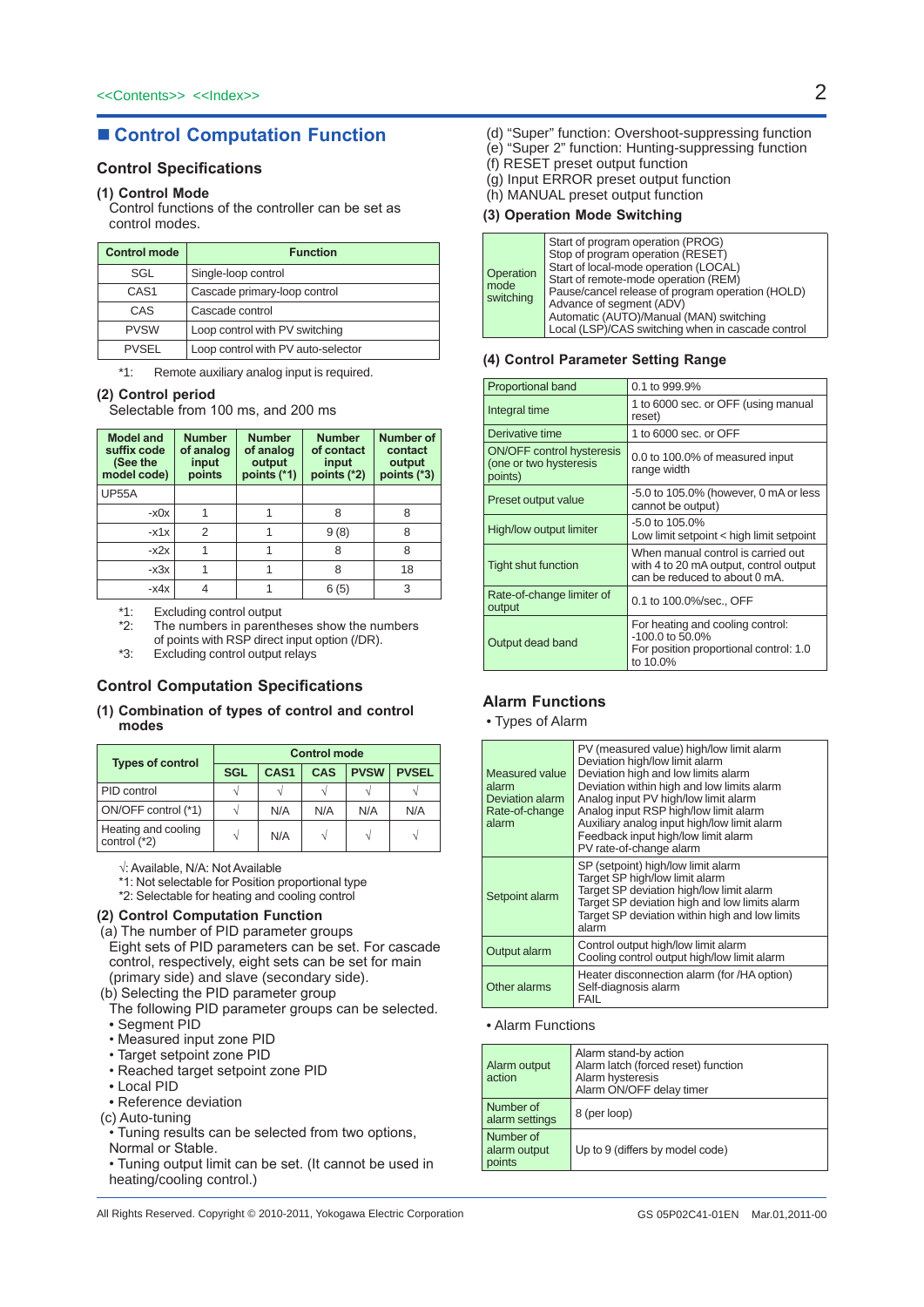### **Contact I/O Function**

This function allows for allocating the input error condition, operation condition, alarm condition or other conditions to the contact input and contact output.

|                   | Switch to PROG (Start of program operation)           |
|-------------------|-------------------------------------------------------|
|                   | Switch to RESET (Stop of program operation)           |
|                   | Switch to LOCAL (LSP) (Start of local-mode operation) |
|                   | Switch to REMOTE                                      |
|                   | PROG/RESET Switch                                     |
|                   | PROG/LOCAL (LSP) Switch                               |
|                   | PROG/HOLD Switch                                      |
|                   | Switch to HOLD (Start of hold-mode operation)         |
|                   | Advance of segment                                    |
|                   | Wait ON/OFF switch                                    |
| Contact           | <b>AUTO/MAN switch</b>                                |
| input             | LOCAL (LSP)/CAS switch                                |
|                   | Auto-tuning START/STOP switch                         |
|                   | Output tracking switching                             |
|                   | Two-input switching                                   |
|                   | Latch release                                         |
|                   | LCD backlight ON/OFF switch                           |
|                   | PV red/white switch                                   |
|                   | Message interrupt displays 1 through 4                |
|                   | Program pattern number selection                      |
|                   | PID number selection                                  |
|                   | Manual preset output number selection                 |
|                   | PV event, Time event, Alarm                           |
| Contact<br>output | Loop 2 alarm (for cascade control)                    |
|                   | Status output                                         |

### **Ladder Sequence Function**

### **(1) Number of I/O Points**

| Number of digital input points  | Up to $9$ |
|---------------------------------|-----------|
| Number of digital output points | Up to 18  |

 This is limited by the number of contact I/O signal points. (See the model code.)

### **(2) Types of Instruction**

|                                               | Number of<br>instructions | Remark                                                                                                                 |
|-----------------------------------------------|---------------------------|------------------------------------------------------------------------------------------------------------------------|
| Number of basic<br>instruction types          | 13                        | Load, AND, OR, Timer,<br>Counter, etc.                                                                                 |
| Number of<br>application<br>instruction types | 73                        | Comparison, reverse, addition/<br>subtraction/multiplication/<br>division, logic operation, high/<br>low limiter, etc. |

#### **(3) Sequence Device**

|                 | Types of device          | Number of points |
|-----------------|--------------------------|------------------|
| Digital I/O     | Input relay              | $9$ (max.)       |
|                 | Output relay             | $18$ (max.)      |
| Internal device | M relay (bit data)       | 256              |
|                 | DAT register (data)      | 28               |
|                 | P register (parameter)   | 10               |
|                 | K register (constant)    | 30               |
| Special device  | Special relay (bit data) | 12               |

 Process data and process relay can be used besides the above-mentioned.

Max. Program capacity: 500 steps \*

\*: Available number of steps differs according to the parameters, using command and control period.

### **(5) Ladder computation period**

Ladder computation period is the same as control period.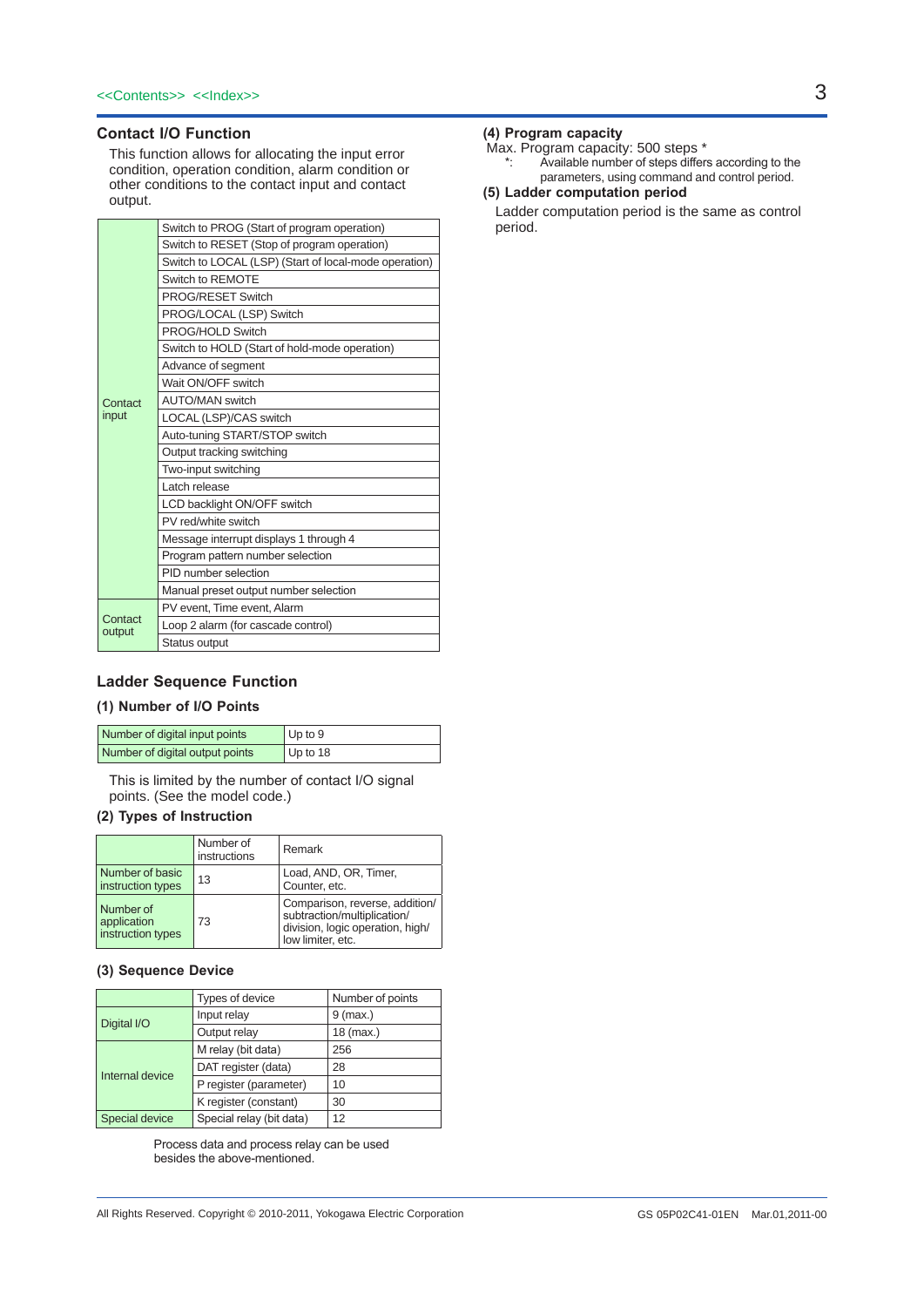# **Communication Function**

|                              | <b>Function</b>                                                                                                                   | <b>Method</b>                       | <b>Interface</b>                  | <b>Targets</b>                                                         | <b>Max connection</b>                         | <b>Communication</b><br><b>Data</b> |
|------------------------------|-----------------------------------------------------------------------------------------------------------------------------------|-------------------------------------|-----------------------------------|------------------------------------------------------------------------|-----------------------------------------------|-------------------------------------|
| Modbus/TCP                   | A standard industry                                                                                                               | Server                              | Ethernet                          | PLC and others                                                         | 2 connections                                 | PV, ALM etc                         |
|                              | protocol allowing<br>communications<br>between the controller<br>and                                                              | Gateway                             | Ethernet<br>$+$ RS-485            | RS-485: UT55A/UT52A/<br>UT35A/UT32A/UP55A/<br>UP35A/UM33A (*1)         | 31 units                                      |                                     |
| Modbus<br>(RTU/ASCII)        | devices such as PCs.<br>PLCs, and DCSs.                                                                                           | Slave                               | <b>RS-485</b>                     | PLC and others. UT55A/<br>UT52A/UT35A/UT32A/<br>UP55A/UP35A/UM33A (*1) | 31 units                                      |                                     |
| PROFIBUS-DP                  | Used for communication<br>between PLCs and                                                                                        | Slave                               | <b>RS-485</b>                     | PLC and others                                                         | Number of nodes:<br>126                       |                                     |
|                              | remote I/O, enabling<br>highspeed<br>data transmission.                                                                           | Modbus<br>master<br>function        | <b>RS-485</b>                     | UT55A/UT52A/UT35A/<br>UT32A/UP55A/UP35A                                | 31 Units<br>(Main Controller is<br>included.) |                                     |
| CC-Link                      |                                                                                                                                   | Slave                               | <b>RS-485</b>                     | PLC and others                                                         | Number of nodes: 42<br>(Remote device)        |                                     |
|                              |                                                                                                                                   | Modbus<br>master<br>function        | <b>RS-485</b>                     | UT55A/UT52A/UT35A/<br>UT32A/UP55A/UP35A                                | 31 Units<br>(Main Controller is<br>included.) |                                     |
| <b>DeviceNet</b>             |                                                                                                                                   | Slave                               | <b>RS-485</b>                     | PLC and others                                                         | Number of nodes: 64                           |                                     |
|                              |                                                                                                                                   | <b>Modbus</b><br>master<br>function | <b>RS-485</b>                     | UT55A/UT52A/UT35A/<br>UT32A/UP55A/UP35A                                | 31 Units<br>(Main Controller is<br>included.) |                                     |
| Peer to peer                 | A protocol allowing<br>multiple controllers to<br>send and receive data<br>between one another.<br>The Ladder Program is<br>used. | Multi-drop                          | <b>RS-485</b><br>(2 wire<br>only) | UT55A/UT52A/UT35A/<br>UT32A/UP55A/UP35A                                | Read/Write: 4 units<br>Read only: 28 units    |                                     |
| Coordinated<br>Communication | A protocol to coordinate<br>the operation of two<br>or more instruments<br>controlling the same<br>process.                       | Master/<br>Slave                    | <b>RS-485</b>                     | UT55A/UT52A/UT35A/<br>UT32A/UP55A/UP35A (*2)                           | Master: 1 unit<br>Slave: 31 units             |                                     |
| PC link                      | The proprietary<br>Yokogawa protocol<br>allowing<br>communications to PCs,<br>PLCs and touch panels.                              | Slave                               | <b>RS-485</b>                     | UT55A/UT52A/UT35A/<br>UT32A/UP55A/UP35A/<br>UM33A (*2)                 | 31 units                                      |                                     |
| Ladder                       | A protocol to<br>communicate to PLCs.                                                                                             |                                     |                                   |                                                                        |                                               |                                     |

\*1: UT digital indicating controller, Signal conditioner JUXTA, Power monitor POWERCERT can be connected.

\*2: UT digital indication controllers can be connected.

## **Physical interface**

| Ethernet      | Standard: IEEE802.3 (10BASE-T, 100BASE-TX)<br>Max segment length: 100 m                                                                                                                                      |
|---------------|--------------------------------------------------------------------------------------------------------------------------------------------------------------------------------------------------------------|
| <b>RS-485</b> | Max. Connecting Configuration : Cascade Max. 4 level (10BASE-T), Max. 2 level (100BASE-TX)<br>Standard: EIA RS-485                                                                                           |
|               | Communication method: Two-wire harf-duplex or four-wire harf-duplex, start-stop synchronization, and                                                                                                         |
|               | non-procedural<br>Baud rate: 600,1200,2400,4800,9600,19200 or 38400 bps                                                                                                                                      |
|               | Peer to peer communication is only 19200 bps.                                                                                                                                                                |
|               | Maximum communication distance: 1200 m                                                                                                                                                                       |
|               | Terminating resistor: 220Ω (External)                                                                                                                                                                        |
|               | $*3:38400$ bps for UP55A model code: Type $3 = 1$ .                                                                                                                                                          |
|               | PROFIBUS-DP Standard: Field bus (IEC61158)                                                                                                                                                                   |
|               | Corresponding version: DP V0                                                                                                                                                                                 |
|               | Baud rate: 9.6k, 19.2k, 45.45k, 93.75k, 187.5k, 0.5M, 1.5M, 3M, 6M, 12M, AUTO (*4)                                                                                                                           |
|               | Communication distance: 1200m (9.6k to 93.75k), 1000m (187.5k), 400m (0.5M), 200m (1.5M), 100m (3M to 12M)<br>*4: AUTO automatically sets the baud rate to that of the host controller (PROFIBUS-DP master). |
| CC-Link       | Supported on version: Remote device (Ver.1.10, Ver.2.00)                                                                                                                                                     |
|               | Baud rate: 156k, 625k, 2.5M, 5M, 10M bps                                                                                                                                                                     |
|               | Transmission distance : 1.2km (156k bps), 600m (625k bps), 200m (2.5M bps), 150m (5M bps), 100m (10M bps)                                                                                                    |
|               | When used optical repeater: 7.6 km (156k) to 4.3 km (10M)                                                                                                                                                    |
| DeviceNet     | Standard: Field bus (IEC61158)                                                                                                                                                                               |
|               | Baud rate 125k, 250k, 500k bps                                                                                                                                                                               |
|               | Transmission distance 500m (125k bps), 250m (250k bps), 100m (500k bps)                                                                                                                                      |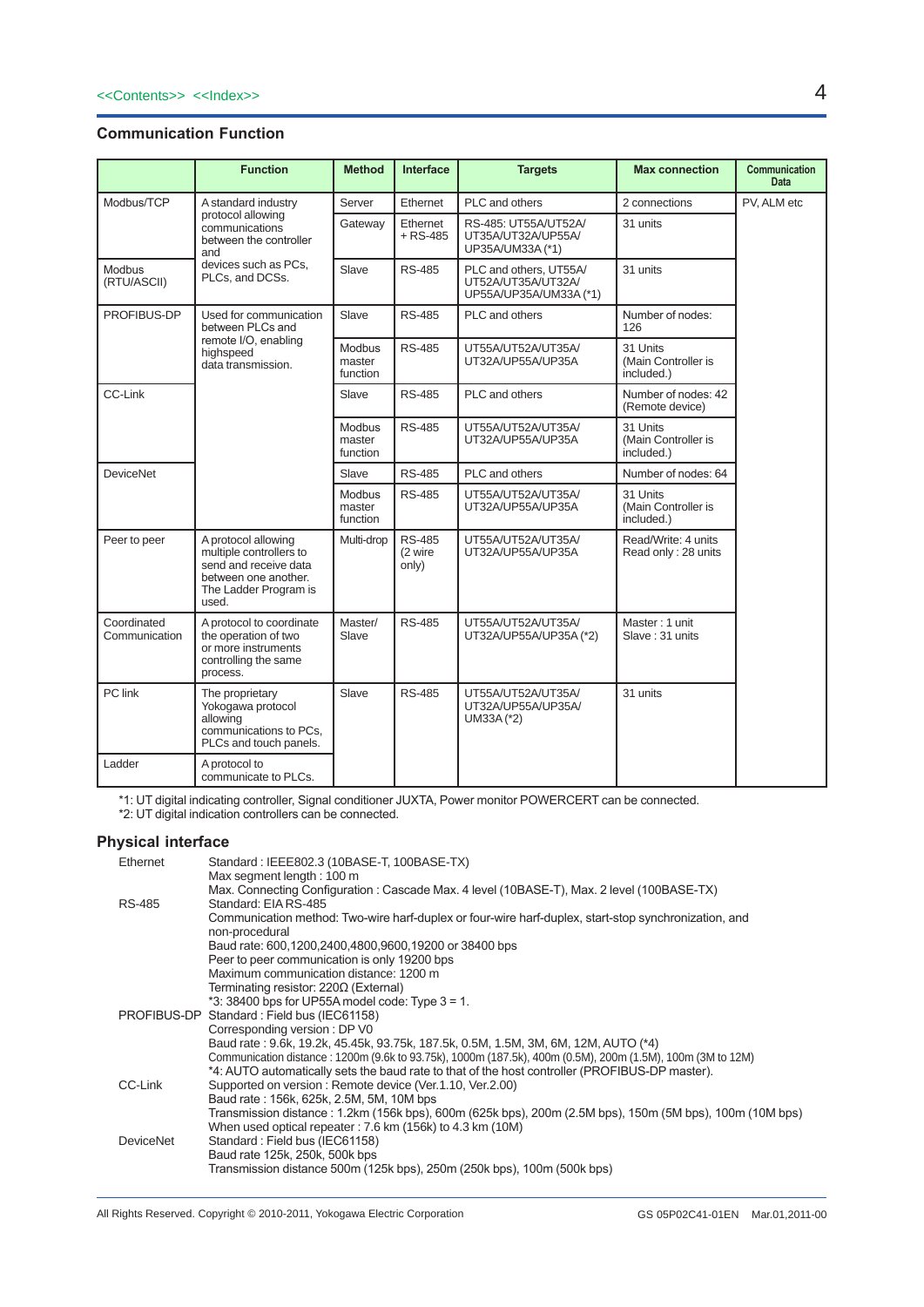# ■ Hardware Specifications

### **Display Specifications**

- PV display: 5-digit, 14-segment active color LCD (white/red) Character height: 21.5 mm
- Data display: 5-digit, 11-segment color LCD (orange)
- Bar graph display: 12-segment color LCD (orange)



 $(2) + (3) + (4)$ : Setpoint display

#### **Names of Display Parts**

|                            | YOKOGAWA <<br><b>PV</b><br>PT No - SEG No -<br>HLD<br>1P2<br>CAS (<br><b>PRG LADDER</b><br>— AL —<br>RST                                                                                    |                                                    |
|----------------------------|---------------------------------------------------------------------------------------------------------------------------------------------------------------------------------------------|----------------------------------------------------|
| (4) Light-loader interface | 12.<br>13<br>15<br><b>MAN</b><br>PRO EASY ▲▼<br><b>LOCK</b><br>4 Þ<br><b>UP55A</b><br>2 3 4 5 6 7 8 PVE<br>$(S_{\bullet}^-)$<br>(RUM)<br><b>DISSLAY</b><br>SET/<br>PARAMETER<br><b>PTND</b> | (1) DISPLAY key<br>(2) PARAMETER key               |
| (5) User function keys     |                                                                                                                                                                                             | (3) SET/ENTER key<br>Up/Down/Left/Right arrow keys |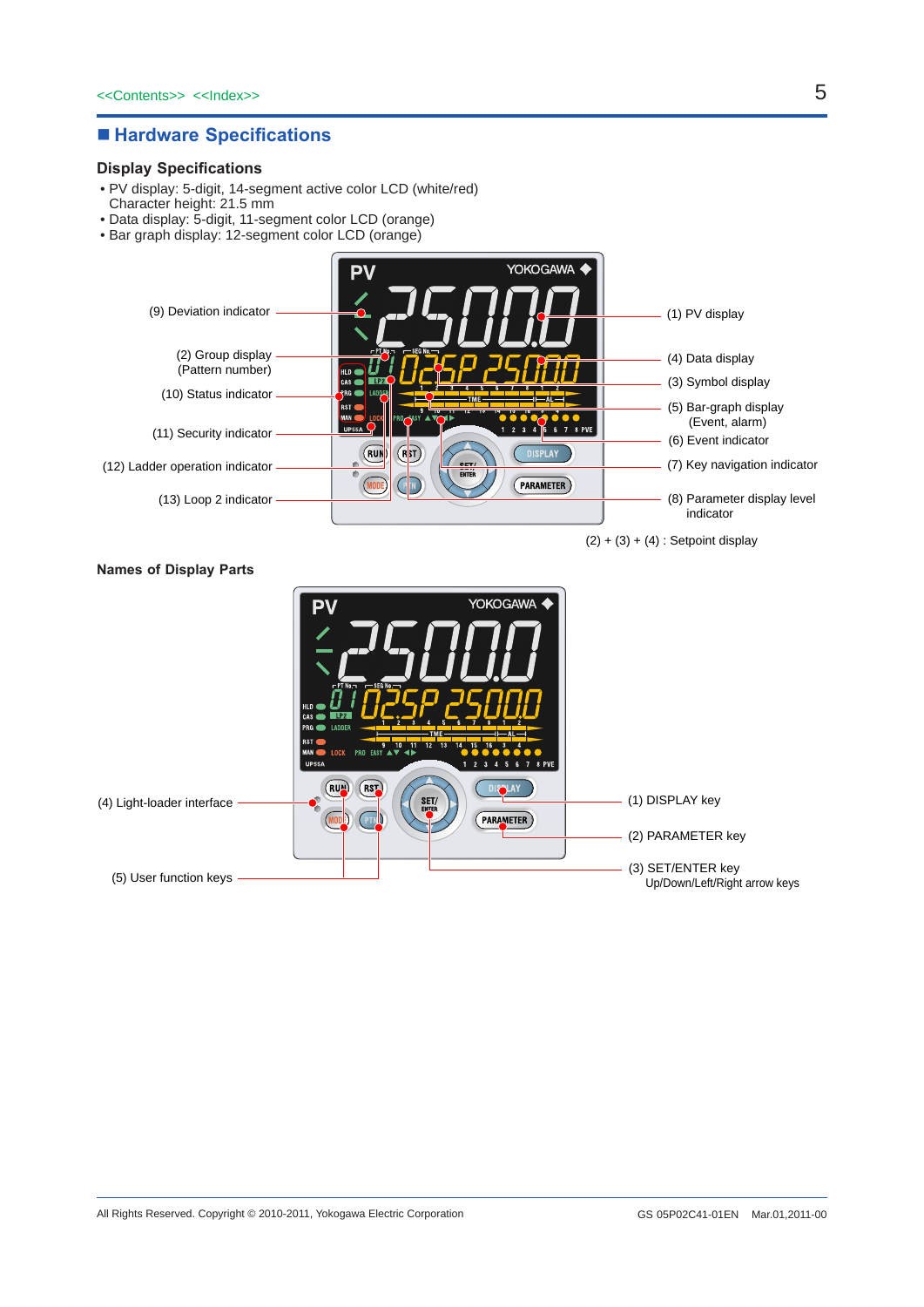### **Universal Input Specifications**

• Number of inputs: 1

• Input type, instrument range, and measurement accuracy: See the table below.

| <b>Input Type</b>  |                                  | Instrument Range (°C) |    |                   | Instrument Range (°F) |    |                                               | <b>Accuracy</b>                                                                                                                 |
|--------------------|----------------------------------|-----------------------|----|-------------------|-----------------------|----|-----------------------------------------------|---------------------------------------------------------------------------------------------------------------------------------|
|                    |                                  | $-270.0$              | to | 1370.0°C          | $-450.0$              | to | 2500.0°F                                      |                                                                                                                                 |
|                    | K                                | $-270.0$              | to | 1000.0°C          | $-450.0$              | to | 2300.0°F                                      | $\pm 0.1\%$ of instrument range $\pm 1$ digit for 0°C or more                                                                   |
|                    |                                  | $-270.0$              | to | 500.0°C           | $-200.0$              | to | 1000.0°F                                      | $\pm$ 0.2% of instrument range $\pm$ 1 digit for less than 0°C<br>±2% of instrument range ±1 digit for less than -200.0°C       |
|                    | J                                | $-200.0$              | to | 1200.0°C          | $-300.0$              | to | 2300.0°F                                      | of thermocouple K<br>±1% of instrument range ±1 digit for less than -200.0°C                                                    |
|                    | T                                | $-270.0$              | to | 400.0°C           | $-450.0$              | to | 750.0°F                                       | of thermocouple T                                                                                                               |
|                    |                                  | 0.0                   | to | 400.0°C           | $-200.0$              | to | 750.0°F                                       |                                                                                                                                 |
|                    | B                                | 0.0                   | to | 1800.0°C          | 32                    | to | 3300°F                                        | ±0.15% of instrument range ±1 digit for 400°C or more<br>$±5\%$ of instrument range $±1$ digit for less than<br>$400^{\circ}$ C |
|                    | S                                | 0.0                   | to | 1700.0°C          | 32                    | to | 3100°F                                        | $\pm 0.15\%$ of instrument range $\pm 1$ digit                                                                                  |
| Thermo-            | R                                | 0.0                   | to | 1700.0°C          | 32                    | to | 3100°F                                        |                                                                                                                                 |
| couple             | N                                | $-200.0$              | to | 1300.0°C          | $-300.0$              | to | 2400.0°F                                      | $\pm 0.1\%$ of instrument range $\pm 1$ digit<br>$\pm$ 0.25% of instrument range $\pm$ 1 digit for less than 0°C                |
|                    | E                                | $-270.0$              | to | 1000.0°C          | $-450.0$              | to | 1800.0°F                                      |                                                                                                                                 |
|                    | L                                | $-200.0$              | to | 900.0°C           | $-300.0$              | to | 1600.0°F                                      | $\pm$ 0.1% of instrument range $\pm$ 1 digit for 0°C or more<br>±0.2% of instrument range ±1 digit for less than 0°C            |
|                    |                                  | $-200.0$              | to | $400.0$ °C        | $-300.0$              | to | 750.0°F                                       | ±1.5% of instrument range ±1 digit for less than -<br>200.0°C of thermocouple E.                                                |
|                    | U                                |                       | to | 400.0°C           | $-200.0$              | to | 1000.0°F                                      |                                                                                                                                 |
|                    | W                                | 0.0                   | to | 2300.0°C          | 32                    | to | 4200°F                                        | $\pm 0.2\%$ of instrument range $\pm 1$ digit (Note 2)                                                                          |
|                    | Platinel 2                       | 0.0                   | to | 1390.0°C          | 32.0                  | to | 2500.0°F                                      | $\pm 0.1\%$ of instrument range $\pm 1$ digit                                                                                   |
|                    | PR20-40                          | 0.0                   | to | 1900.0°C          | 32                    | to | 3400°F                                        | $\pm 0.5\%$ of instrument range $\pm 1$ digit for 800°C or more<br>Accuracy is not quaranteed for less than 800°C.              |
|                    | <b>W97Re3-</b><br><b>W75Re25</b> | 0.0                   | to | 2000.0°C          | 32                    | to | 3600°F                                        | $\pm 0.2\%$ of instrument range $\pm 1$ digit                                                                                   |
|                    | JPt100                           | $-200.0$              | to | 500.0°C           | $-300.0$              | to | 1000.0°F                                      | $\pm 0.1\%$ of instrument range $\pm 1$ digit (Note 1)                                                                          |
|                    |                                  | $-150.00$             | to | 150.00°C          | $-200.0$              | to | 300.0°F                                       | $\pm 0.1\%$ of instrument range $\pm 1$ digit                                                                                   |
| <b>RTD</b>         |                                  | $-200.0$              | to | 850.0°C           | $-300.0$              | to | 1560.0°F                                      | $\pm 0.1\%$ of instrument range $\pm 1$ digit (Note 1)                                                                          |
|                    | Pt100                            | $-200.0$              | to | $500.0^{\circ}$ C | $-300.0$              | to | 1000.0°F                                      |                                                                                                                                 |
|                    |                                  | $-150.00$             | to | 150.00°C          | $-200.0$              | to | 300.0°F                                       | $\pm 0.1\%$ of instrument range $\pm 1$ digit                                                                                   |
| Standard signal    |                                  | 0.400 to 2.000 V      |    |                   |                       |    |                                               |                                                                                                                                 |
|                    |                                  | 1.000 to 5.000 V      |    |                   |                       |    |                                               |                                                                                                                                 |
|                    |                                  | 4.00 to 20.00 mA      |    |                   |                       |    |                                               |                                                                                                                                 |
|                    | 0.000 to 2.000 V                 |                       |    |                   |                       |    | $\pm 0.1\%$ of instrument range $\pm 1$ digit |                                                                                                                                 |
|                    |                                  | 0.00 to 10.00 V       |    |                   |                       |    |                                               |                                                                                                                                 |
| DC voltage/current |                                  | 0.00 to 20.00 mA      |    |                   |                       |    |                                               |                                                                                                                                 |
|                    |                                  | -10.00 to 20.00 mV    |    |                   |                       |    |                                               |                                                                                                                                 |
|                    | 0.0 to 100.0 mV                  |                       |    |                   |                       |    |                                               |                                                                                                                                 |

The accuracy is that in the standard operating conditions: 23±2°C, 55±10%RH, and power frequency at 50/60 Hz. Note 1: ±0.3°C ±1 digit in the range between 0 and 100°C, ±0.5°C ±1 digit in the range between -100 and 200°C. Note 2: W: W-5% Re/W-26% Re(Hoskins Mfg.Co.). ASTM E988

• Input sampling (control) period: Select from 100 and 200 ms

• Burnout detection:

Functions at TC, RTD, and standard signal. Upscale, downscale, and off can be specified. For standard signal, burnout is determined to have occurred if it is 0.1 V or 0.4 mA or less.

- Input bias current: 0.05 µA (for TC or RTD)
- Measured current (RTD): About 0.16 mA
- Input resistance: TC or mV input: 1  $M\Omega$  or more V input: About 1 MΩ mA input: About 250 Ω • Allowable signal source resistance:
- TC or mV input: 250  $\Omega$  or less

 Effects of signal source resistance: 0.1 µV/Ω or less DC voltage input: 2 kΩ or less Effects of signal source resistance: About 0.01%/100 Ω

- Allowable wiring resistance: RTD input: Max. 150 Ω/wire (The conductor resistance between the three wires shall be equal.) Wiring resistance effect: ±0.1ºC/10 Ω
- • Allowable input voltage/current: TC, mV, mA and RTD input: ±10 V DC V input: ±20 V DC mA input: ±40 mA
- Noise rejection ratio: Normal mode: 40 dB or more (at 50/60 Hz) Common mode: 120 dB or more (at 50/60 Hz)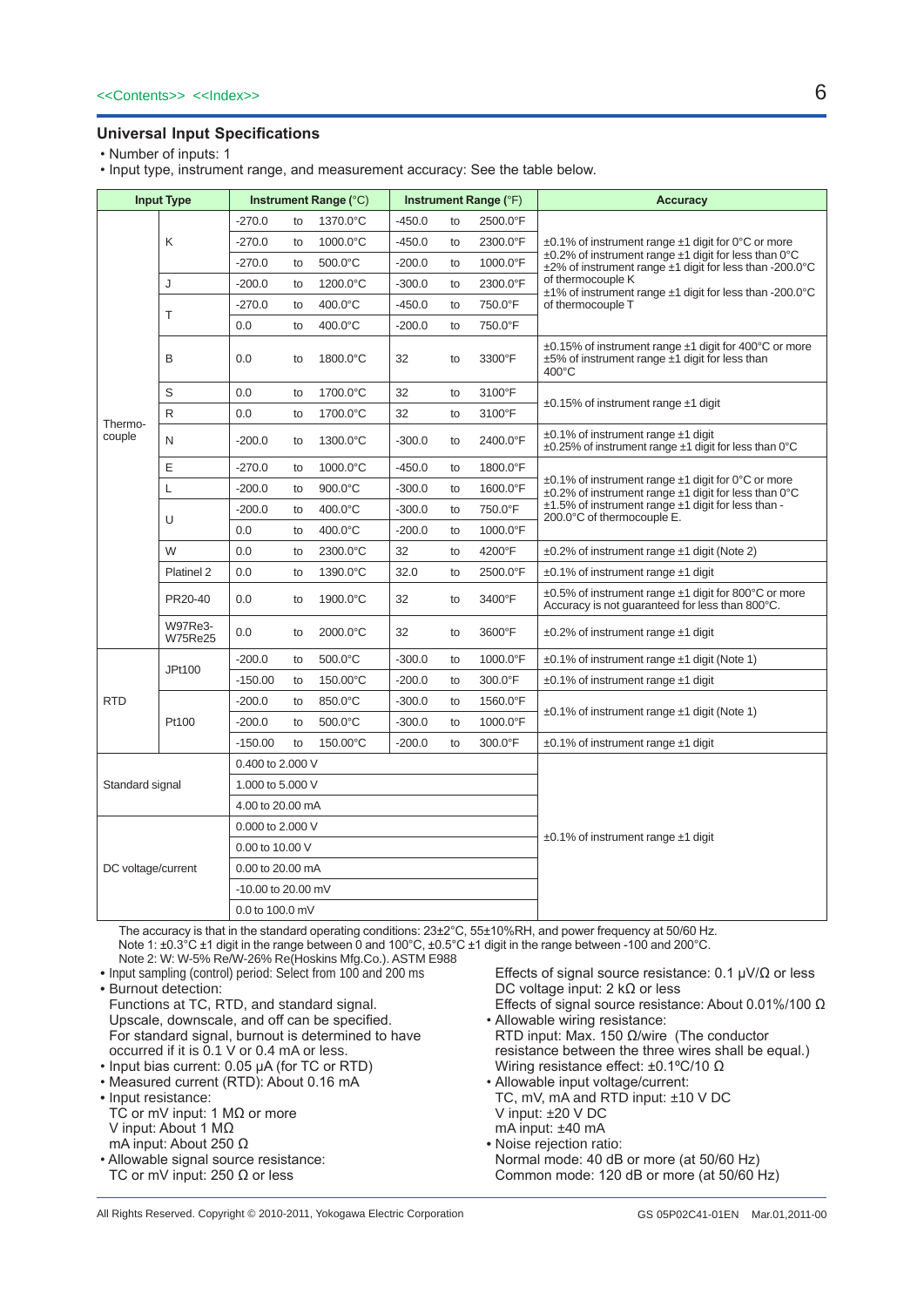For 100-240 V AC, the power frequency can be set manually. Automatic detection is also available.

- For 24 V AC/DC, the power frequency can be set manually. • Reference junction compensation error: ±1.0ºC (15 to 35ºC)
- ±1.5ºC (-10 to 15ºC and 35 to 50ºC)
- Applicable standards: JIS/IEC/DIN (ITS-90) for TC and RTD

#### **Auxiliary Analog Input**

- Use: Remote setpoint setting, external compensating input, auxiliary input for computation, etc.
- Number of inputs: See the table of Model and Suffix Codes.
- Input type, instrument range, and measurement accuracy: See the table below.

| <b>Input Type</b>                         | <b>Instrument</b><br>Range | <b>Accuracy</b>                               |  |  |
|-------------------------------------------|----------------------------|-----------------------------------------------|--|--|
| Standard                                  | 0.400 to 2,000 V           | $\pm 0.2\%$ of instrument range $\pm 1$ digit |  |  |
| signal                                    | 1.000 to 5.000 V           | $\pm 0.1\%$ of instrument range $\pm 1$ digit |  |  |
|                                           | 0.000 to 2.000 V           | $\pm 0.2\%$ of instrument range $\pm 1$ digit |  |  |
| DC voltage                                | 0.00 to 10.00 V            | $\pm 0.1\%$ of instrument range $\pm 1$ digit |  |  |
| DC voltage<br>for high-input<br>impedance | 0.000 to 1.250 V           | $\pm 0.1\%$ of instrument range $\pm 1$ digit |  |  |

• Input sampling (control) period: Same as universal input • Input resistance: About 1 MΩ

However, 10 MΩ or more for DC voltage for highinput impedance range

• Burnout detection: Functions at standard signal Burnout is determined to have occurred if it is 0.1 V or less.

#### **Remote Input with Direct Input**

- Number of inputs: See the table of Model and Suffix Codes. • Input type, instrument range, and measurement accuracy:
- Same as universal input except the table below.

| <b>Input Type</b> |                                                                         |                                                    | <b>Instrument Range</b> |                                                        |  |
|-------------------|-------------------------------------------------------------------------|----------------------------------------------------|-------------------------|--------------------------------------------------------|--|
|                   |                                                                         | °C                                                 | °F                      | <b>Accuracy</b>                                        |  |
|                   | JPt100                                                                  | $-200.0$ to<br>$500.0^{\circ}$ C                   | $-300.0$ to<br>1000.0°F | $\pm 0.5$ °C $\pm$ 1 digit                             |  |
|                   |                                                                         | $-150.00$ to<br>150.00°C                           | $-200.0$ to<br>300.0°F  | $\pm 0.2$ °C $\pm 1$ digit                             |  |
| 4-wire<br>RTD     |                                                                         | $-200.0$ to<br>850.0°C                             | $-300.0$ to<br>1560.0°F | $±0.1\%$ of<br>instrument range<br>$±1$ digit (Note 1) |  |
|                   | Pt100                                                                   | $-200.0$ to<br>500.0°C                             | $-300.0$ to<br>1000.0°F | $\pm 0.5^{\circ}$ C $\pm 1$ digit                      |  |
|                   | Note $A \cup D$ F <sub>2</sub> $C \cup A$ disit is the second behinder. | $-150.00$ to<br>$-200.0$ to<br>150.00°C<br>300.0°F |                         | $\pm 0.2$ °C $\pm 1$ digit<br>$0000 - 4$               |  |

Note 1:±0.5°C ±1 digit in the range between -200.0 and 500.0°C/-300.0 and 1000.0°F.

• Input sampling (control) period: Same as universal input • Burnout detection: Same as universal input

### **Analog Output Specifications**

- • Number of outputs: Control output: 1 Cooling-side control output of Heating/cooling type: 1
- Output type: Current output or voltage pulse output
- Current output: 4 to 20 mA DC or 0 to 20 mA DC/load resistance of 600  $Ω$  or less
- Current output accuracy: ±0.1% of span (±5% of span for 1 mA or less) The accuracy is that in the standard operating conditions: 23±2°C, 55±10%RH, and power frequency at 50/60 Hz.

• Voltage pulse output:

Use: Time proportional output On-voltage: 12 V or more/load resistance of 600 Ω or more Off-voltage: 0.1 V DC or less Time resolution: 10 ms or 0.1% of output, whichever is larger

#### **Step Response Time Specifications**

Within 500 ms (when the control period is 100 ms) Within 1 s (when the control period is 200 ms) (63% of analog output response time when a step change of 10 to 90% of input span is applied)

#### **Relay Contact Output Specifications**

- • Contact type and number of outputs: Control output: contact point 1c; 1 point Cooling-side control output of Heating/cooling type: contact point 1c; 1 point Event output: contact point 1a; 3 points (common is independent)
- Contact rating: Contact point 1c (control output): 250 V AC, 3 A or 30 V DC, 3A (resistance load) Contact point 1a (event output): 240 V AC, 1A or 30 V DC, 1 A (resistance load)
- Use: Time proportional output, event output, alarm output, FAIL output, etc.
- Time resolution of control output: 10 ms or 0.1% of output, whichever is larger Note: This cannot be used for a small load of 10 mA or less.

### **Position Proportional Output Specifications**

- Position signal input: Slide resistance: 100  $\Omega$  to 2.5 k $\Omega$  of total resistance 100% side and slide line: with disconnection detection 0% side: without disconnection detection Current input: 4 to 20 mA (with disconnection detection) Input resistance: about 330 Ω
- Sampling period: 50 ms
- Measurement resolution: 0.1% of input span
- Position proportional relay output: Contact point 1a; 2 points, 250 V AC, 3 A or 30 V DC, 3 A (resistance load)
	- Note: This cannot be used for a small load of 10 mA or less.

#### **Retransmission Output Specifications**

- • Number of outputs: Retransmission output; 1, shared with 15 V DC loop power supply
- Current output: 4 to 20 mA DC or 0 to 20 mA DC/ load resistance of 600 Ω or less
- Current output accuracy: ±0.1% of span (±5% of span for 1 mA or less) The accuracy is that in the standard operating conditions: 23±2°C, 55±10%RH, and power frequency at 50/60 Hz.

#### **15 V DC Loop Power Supply Specifications**

(Shared with retransmission output)

- Power supply: 14.5 to 18.0 V DC
- Maximum supply current: About 21 mA (with shortcircuit current limiting circuit)

#### **Contact Input Specifications**

- Number of inputs: See the table of Model and Suffix Codes.
- Input type: No-voltage contact input or transistor contact input
- Input contact rating: 12 V DC, 10 mA or more Use a contact with a minimum on-current of 1 mA or more.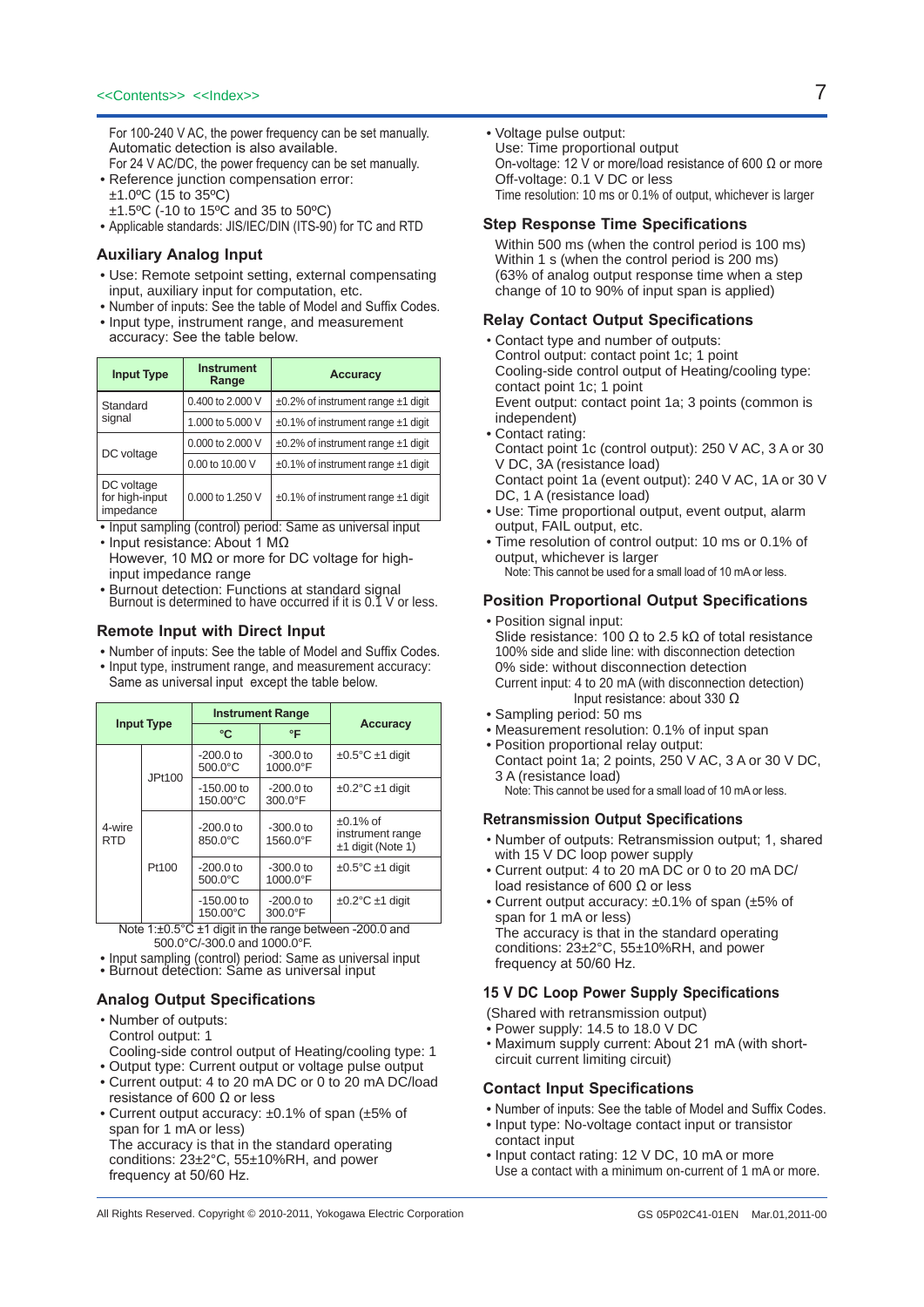- ON/OFF detection:
- No-voltage contact input:

 Contact resistance of 1 kΩ or less is determined as "ON" and contact resistance of 50 kΩ or more as "OFF." Transistor contact input:

Input voltage of 2 V or less is determined as "ON" and leakage current must not exceed 100 µA when "OFF."

- Minimum status detection hold time: Control period +50 ms
- Use: PTNO. switch, operation mode switch, and event input

#### **Transistor Contact Output Specifications**

- Number of outputs: See the table of Model and Suffix Codes.
- Output type: Open collector (SINK current)
- Output contact rating: Max. 24 V DC, 50 mA
- Output time resolution: Min. 100 ms

#### **Heater Break Alarm Specifications**

- • Number of inputs: 2
- • Number of outputs: 2 (transistor contact output)
- Use: Measures the heater current using an external current transformer (CT) and generates a heater break alarm when the measured value is less than the break detection value.
- Current transformer input resistance: About 9.4 Ω
- Current transformer input range: 0.0 to 0.1 Arms (0.12 Arms or more cannot be applied.)
- Heater current setting range: OFF, 0.1 to 300.0 Arms Heater current measured value display range: 0.0 to 360.0 Arms
- Note: The CT ratio can be set. CT ratio setting range: 1 to 3300 • Recommended CT: CT from U.R.D., Ltd. CTL-6-S-H: CT ratio 800, measurable current range: 0.1 to 80.0 Arms
- CTL-12L-30: CT ratio 3000, measurable current range: 0.1 to 180.0 Arms
- Heater current measurement period: 200 ms
- Heater current measurement accuracy: ±5% of current transformer input range span  $\pm$  1 digit (CT error is not included.)
- Heater current detection resolution: Within 1/250 of current transformer input range span
- Break detection On-time: Min. 0.2 second (for time proportional output)

#### **Safety and EMC Standards**

during testing.

• Safety: Compliant with IEC/EN61010-1 (CE), approved by CAN/CSA C22.2 No.61010-1 (CSA). Approved by UL61010-1. Installation category: CAT. II Pollution degree: 2 Measurement category: I (CAT. I) Rated measurement input voltage: Max. 10 V DC Rated transient overvoltage: 1500 V (Note) Note: This is a reference safety standard value for Measurement Category I of IEC/EN/CSA/ UL61010-1. This value is not necessarily a guarantee of instrument performance. • EMC Conformity standards: CE marking EN61326-1 Class A, Table 2 (For use in industrial locations) EN61326-2-3 EN 55011 Class A, Group1 EN 61000-3-2 Class A EN 61000-3-3 C-tick mark EN 55011 Class A, Group1 The instrument continues to operate at a measurement accuracy of within ±20% of the range • RoHS regulation: Compliant

#### **Construction, Installation, and Wiring**

- Dust-proof and drip-proof: IP56 (for front panel) (Not available for side-by-side close mounting.)
- • Material: Polycarbonate (Flame retardancy: UL94V-0) • Case color: White (Light gray) or Black (Light
- Charcoal gray)
- Weight: 0.5 kg or less
- External dimensions (mm): 96 (W)  $\times$  96 (H)  $\times$  65 (depth from the panel face)
- (Depth except the projection on the rear panel) • Installation: Direct panel mounting; mounting bracket, one each for upper and lower mounting
- Panel cutout dimensions (mm):  $92^{+0.8/0}$  (W)  $\times$   $92^{+0.8/0}$  (H)
- Mounting attitude: Up to 30 degrees above the horizontal. No downward titling allowed.
- Wiring: M3 screw terminal with square washer (for signal wiring and power wiring)

# **Power Supply Specifications and Isolation**

- Power supply: Rated voltage: 100-240 V AC (+10%/-15%), 50/60 Hz 24 V AC/DC (+10%/-15%) (for /DC option)
- Power consumption: 18 VA (DC:9 VA, AC: 14 VA if /DC option is specified)
- • Data backup: Nonvolatile memory
- Power holdup time: 20 ms (for 100 V AC drive)
- Withstanding voltage Between primary terminals and secondary terminals: 2300 V AC for 1 minute

Between primary terminals: 1500 V AC for 1 minute Between secondary terminals: 500 V AC for 1 minute

- (Primary terminals: Power\* and relay output terminals; Secondary terminals: Analog I/O signal terminals, contact input terminals, communication terminals and functional grounding terminals.) \*: Power terminals for 24V AC/DC models are the secondary terminals.
- Insulation resistance: Between power supply terminals and a grounding terminal 20 MΩ or more at 500 V DC
- • Isolation specifications

| PV (universal) input terminals                                                                                                                       |                      |                 |
|------------------------------------------------------------------------------------------------------------------------------------------------------|----------------------|-----------------|
| Remote (universal) input terminals with direct input / Remote input terminals                                                                        |                      |                 |
| Aux. analog (AIN2) input terminals                                                                                                                   |                      |                 |
| Aux. analog (AIN4) input terminals                                                                                                                   |                      |                 |
| Control, retransmission (analog) output terminals<br>(not isolated between the analog output terminals)<br>Valve position (feedback) input terminals |                      |                 |
| Control relay (contact point c) output terminals                                                                                                     |                      |                 |
| PV event-1 relay (contact point a) output terminals                                                                                                  | Internal<br>circuits | Power<br>supply |
| PV event-2 relay (contact point a) output terminals                                                                                                  |                      |                 |
| PV event-3 relay (contact point a) output terminals                                                                                                  |                      |                 |
| Position proportional relay output terminals                                                                                                         |                      |                 |
| Contact input terminals (all)<br>RS-485 communication terminals (2 ports)                                                                            |                      |                 |
| Contact output (transistor) terminals                                                                                                                |                      |                 |
| Ethernet communication terminal                                                                                                                      |                      |                 |
| PROFIBUS-DP/DeviceNet/CC-Link communication terminals                                                                                                |                      |                 |
| Current transformer input terminals                                                                                                                  |                      |                 |

The circuits divided by lines are insulated mutually.

# **Environmental Conditions**

# **Normal Operating Conditions:**

• Ambient temperature: -10 to 50ºC (-10 to 40ºC for side-by-side close mounting) For the CC-Link option, 0 to 50 ºC (0 to 40 ºC for side-by-side close mounting)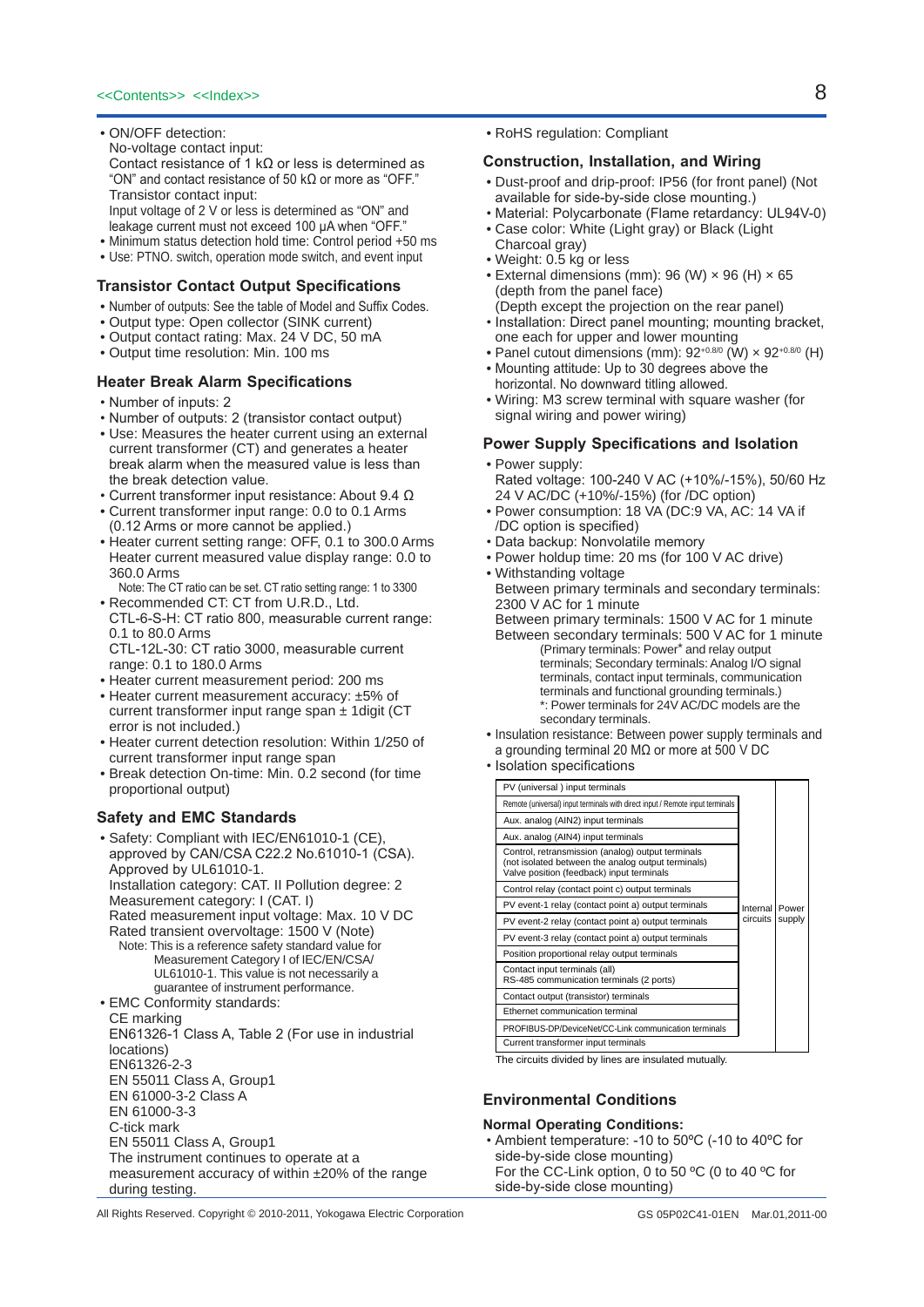- Ambient humidity: 20 to 90% RH (no condensation allowed)
- • Magnetic field: 400 A/m or less
- • Continuous vibration at 5 to 9 Hz: Half amplitude of 1.5 mm or less, 1oct/min for 90 minutes each in the three axis directions Continuous vibration at 9 to 150 Hz: 4.9 m/s<sup>2</sup> or less, 1oct/
- min for 90 minutes each in the three axis directions
- Short-period vibration: 14.7 m/s<sup>2</sup>, 15 seconds or less
- $\bullet$  Shock: 98 m/s $^2$  or less, 11 ms
- • Altitude: 2000 m or less above sea level
- Warm-up time: 30 minutes or more after the power is turned on
- Startup time: Within 10 seconds
	- The LCD (a liquid crystal display) is used for a display portion of this product. The LCD has a characteristic that the display action becomes late at the low temperature. However, the control function is not affected.

# ■ **Block Diagram**

#### **Transportation and Storage Conditions:**

- Temperature: -25 to 70ºC
- Temperature change rate: 20ºC/h or less
- Humidity: 5 to 95% RH (no condensation allowed)

**Effects of Operating Conditions**

- • Effect of ambient temperature: Voltage or TC input: ±1 µV/ºC or ±0.01% of F.S./ºC, whichever is larger Current input: ±0.01% of F.S./ºC RTD input: ±0.05ºC/ºC (ambient temperature) or less Analog output: ±0.02% of F.S./ºC or less
- • Effect of power supply voltage fluctuation Analog input: ±0.05% of F.S. or less Analog output: ±0.05% of F.S. or less (Each within rated voltage range)



All Rights Reserved. Copyright © 2010-2011, Yokogawa Electric Corporation GS 05P02C41-01EN Mar.01,2011-00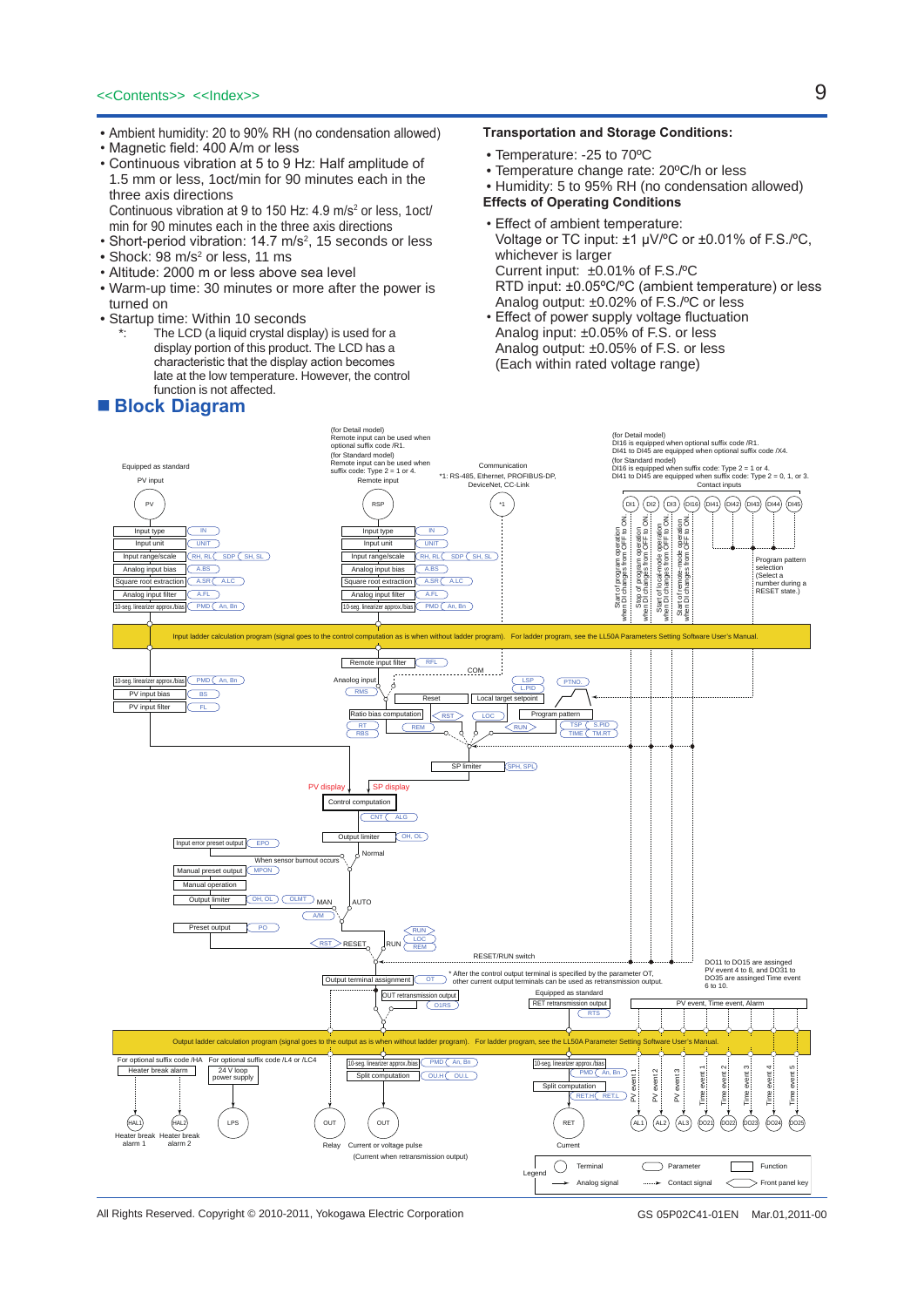### ■ **Terminal Arrangement**



All Rights Reserved. Copyright © 2010-2011, Yokogawa Electric Corporation

GS 05P02C41-01EN Mar.01,2011-00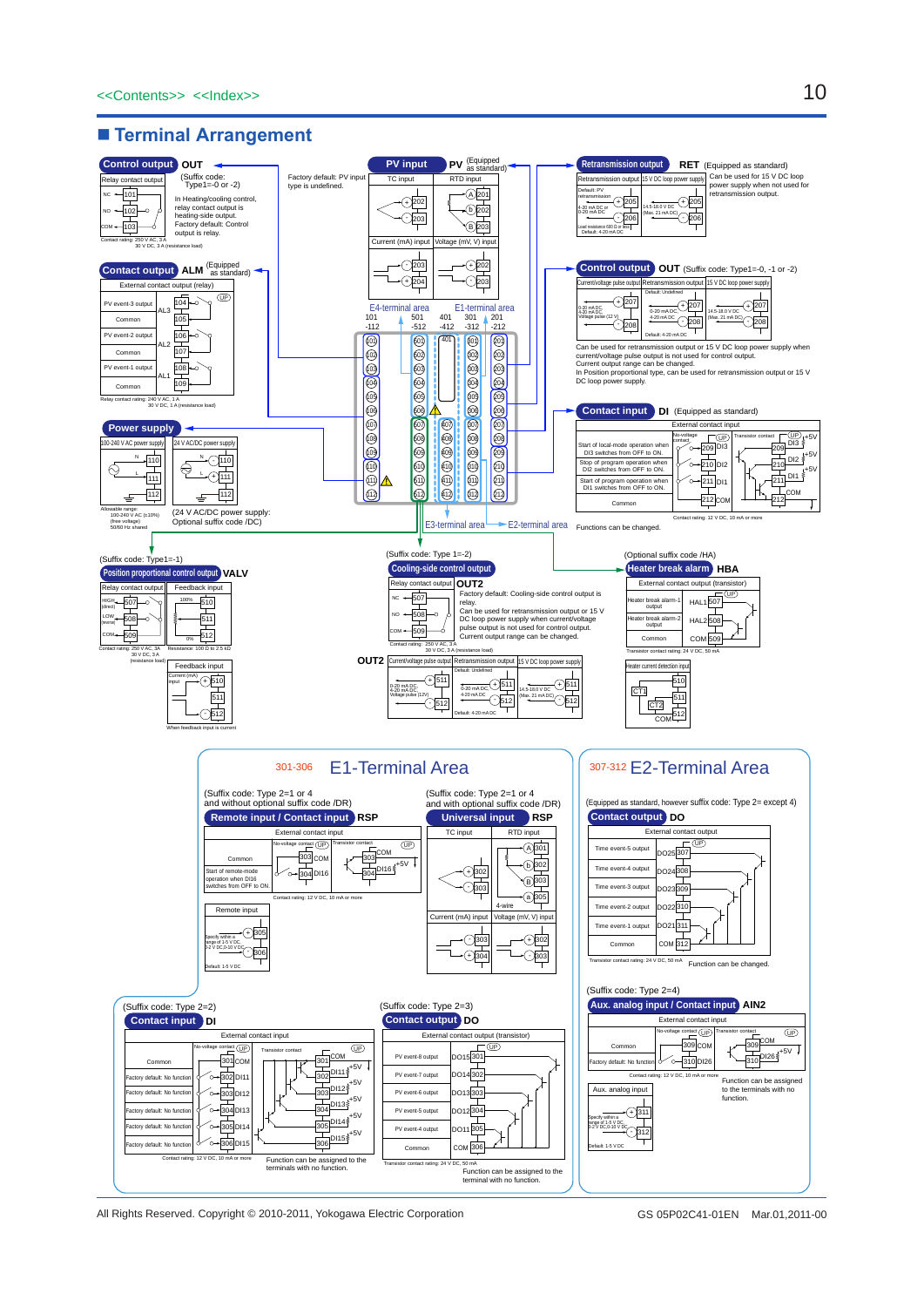

# ■ **External Dimensions and Panel Cutout Dimensions**



±(value of JIS B 0401-1998 tolerance class IT18)/2

All Rights Reserved. Copyright © 2010-2011, Yokogawa Electric Corporation GS 05P02C41-01EN Mar.01,2011-00